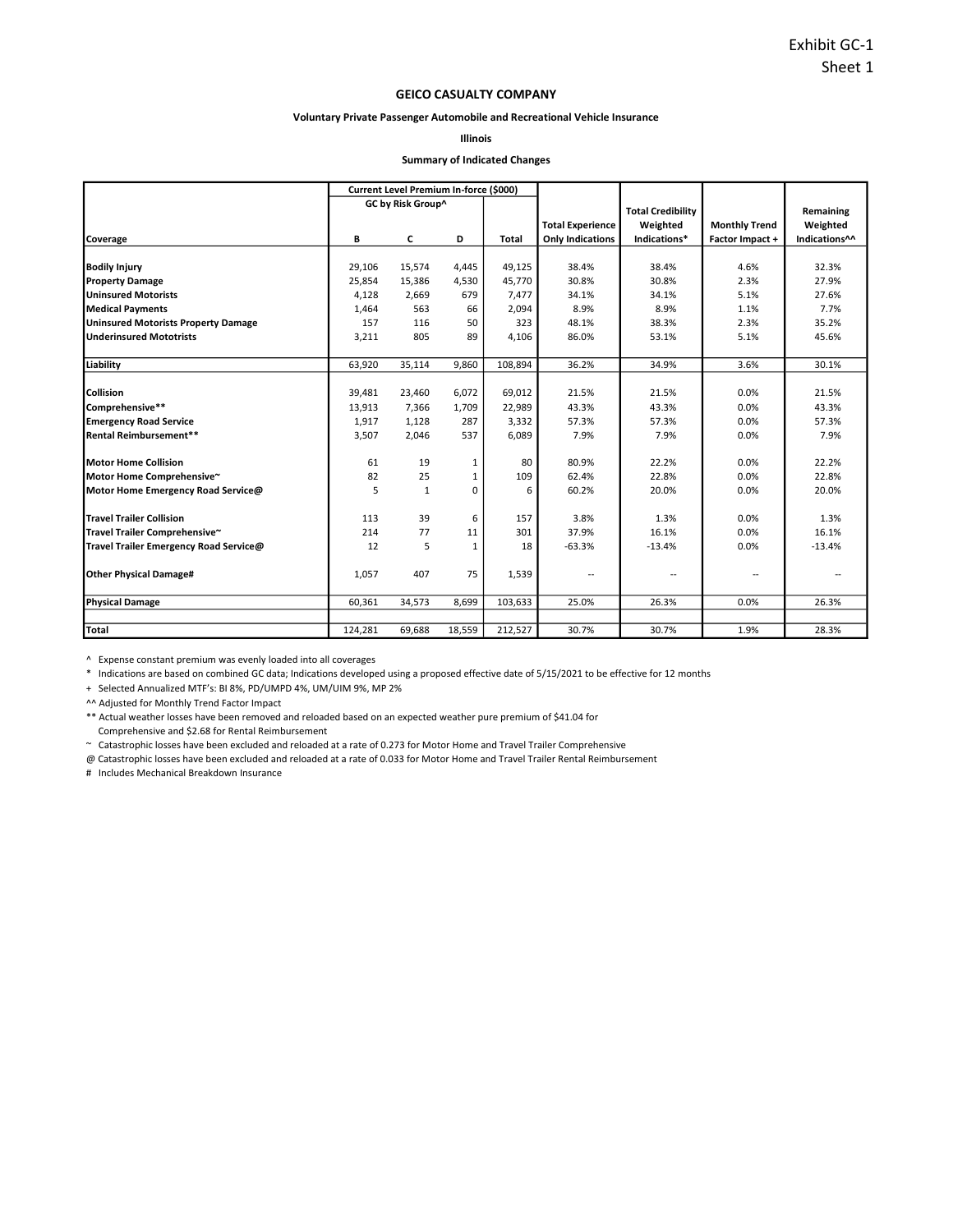## GEICO CASUALTY COMPANY

## Voluntary Private Passenger Automobile and Recreational Vehicle Insurance

# Illinois

## Summary of Proposed Changes

|                                              |         |                                        |              |         | Proposed Base Rate and Expense Changes* |                   |       |       |  |  |  |  |
|----------------------------------------------|---------|----------------------------------------|--------------|---------|-----------------------------------------|-------------------|-------|-------|--|--|--|--|
|                                              |         | Current Level Premium In-force (\$000) |              |         |                                         |                   |       |       |  |  |  |  |
|                                              |         | <b>Risk Group</b>                      |              | GC      |                                         | <b>Risk Group</b> |       | GC    |  |  |  |  |
| Coverage                                     | В       | C                                      | D            | Total   | В                                       | C                 | D     | Total |  |  |  |  |
| <b>Bodily Injury</b>                         | 25,666  | 13,014                                 | 3,269        | 41,950  | 2.0%                                    | 5.5%              | 3.5%  | 3.2%  |  |  |  |  |
| <b>Property Damage</b>                       | 22,799  | 12,858                                 | 3,331        | 38,988  | 0.0%                                    | 0.0%              | 0.0%  | 0.0%  |  |  |  |  |
| <b>Uninsured Motorists</b>                   | 3,640   | 2,231                                  | 499          | 6,371   | 10.0%                                   | 10.0%             | 10.0% | 10.0% |  |  |  |  |
| <b>Medical Payments</b>                      | 1,291   | 471                                    | 49           | 1,811   | 0.0%                                    | 0.0%              | 0.0%  | 0.0%  |  |  |  |  |
| <b>Uninsured Motorists Property Damage</b>   | 138     | 97                                     | 37           | 272     | 0.0%                                    | 7.5%              | 0.0%  | 2.7%  |  |  |  |  |
| <b>Underinsured Mototrists</b>               | 2,832   | 673                                    | 66           | 3,570   | 4.5%                                    | 3.5%              | 2.5%  | 4.3%  |  |  |  |  |
|                                              |         |                                        |              |         |                                         |                   |       |       |  |  |  |  |
| Liability                                    | 56,367  | 29,344                                 | 7,251        | 92,961  | 1.8%                                    | 3.3%              | 2.3%  | 2.3%  |  |  |  |  |
| Collision                                    | 34,815  | 19,604                                 | 4,465        | 58,885  | 16.0%                                   | 12.5%             | 8.0%  | 14.2% |  |  |  |  |
| Comprehensive                                | 12,269  | 6,156                                  | 1,257        | 19,682  | 12.5%                                   | 9.5%              | 8.0%  | 11.3% |  |  |  |  |
| <b>Emergency Road Service</b>                | 1,690   | 943                                    | 211          | 2,844   | 12.0%                                   | 13.5%             | 13.0% | 12.6% |  |  |  |  |
| <b>Rental Reimbursement</b>                  | 3,092   | 1,710                                  | 395          | 5,197   | 8.5%                                    | 8.5%              | 0.0%  | 7.9%  |  |  |  |  |
|                                              |         |                                        |              |         |                                         |                   |       |       |  |  |  |  |
| <b>Motor Home Collision</b>                  | 53      | 15                                     | 1            | 70      | 15.0%                                   | 15.0%             | 15.0% | 15.0% |  |  |  |  |
| <b>Motor Home Comprehensive</b>              | 73      | 21                                     | $\mathbf{1}$ | 94      | 20.0%                                   | 20.0%             | 20.0% | 20.0% |  |  |  |  |
| <b>Motor Home Emergency Road Service</b>     | 4       | $\mathbf{1}$                           | 0            | 5       | 0.0%                                    | 0.0%              | 0.0%  | 0.0%  |  |  |  |  |
| <b>Travel Trailer Collision</b>              | 99      | 33                                     | 4            | 136     | 0.0%                                    | 0.0%              | 0.0%  | 0.0%  |  |  |  |  |
| <b>Travel Trailer Comprehensive</b>          | 189     | 64                                     | 8            | 261     | 15.0%                                   | 15.0%             | 15.0% | 15.0% |  |  |  |  |
| <b>Travel Trailer Emergency Road Service</b> | 11      | 4                                      | 1            | 15      | 0.0%                                    | 0.0%              | 0.0%  | 0.0%  |  |  |  |  |
| <b>Other Physical Damage#</b>                | 932     | 340                                    | 55           | 1,298   | 0.0%                                    | 0.0%              | 0.0%  | 0.0%  |  |  |  |  |
| <b>Physical Damage</b>                       | 53,228  | 28,892                                 | 6,397        | 88,516  | 14.3%                                   | 11.5%             | 7.6%  | 12.9% |  |  |  |  |
|                                              |         |                                        |              |         |                                         |                   |       |       |  |  |  |  |
| <b>Variable Subtotal</b>                     | 109,594 | 58,235                                 | 13,647       | 181,477 | 7.9%                                    | 7.4%              | 4.8%  | 7.5%  |  |  |  |  |
| <b>Policy Expense</b>                        | 10,404  | 8,860                                  | 4,055        | 23,318  | 0.0%                                    | 0.0%              | 0.0%  | 0.0%  |  |  |  |  |
| <b>Vehicle Expense</b>                       | 4,283   | 2,593                                  | 856          | 7,732   | 0.0%                                    | $0.0\%$           | 0.0%  | 0.0%  |  |  |  |  |
| <b>Expense Constants Subtotal</b>            | 14,686  | 11,452                                 | 4,911        | 31,050  | 0.0%                                    | 0.0%              | 0.0%  | 0.0%  |  |  |  |  |
|                                              |         |                                        |              |         |                                         |                   |       |       |  |  |  |  |
| <b>Total</b>                                 | 124,281 | 69,688                                 | 18,559       | 212,527 | 6.9%                                    | 6.2%              | 3.5%  | 6.4%  |  |  |  |  |

# Includes Mechanical Breakdown Insurance.

\* Rate level change on the expected NBUS effective date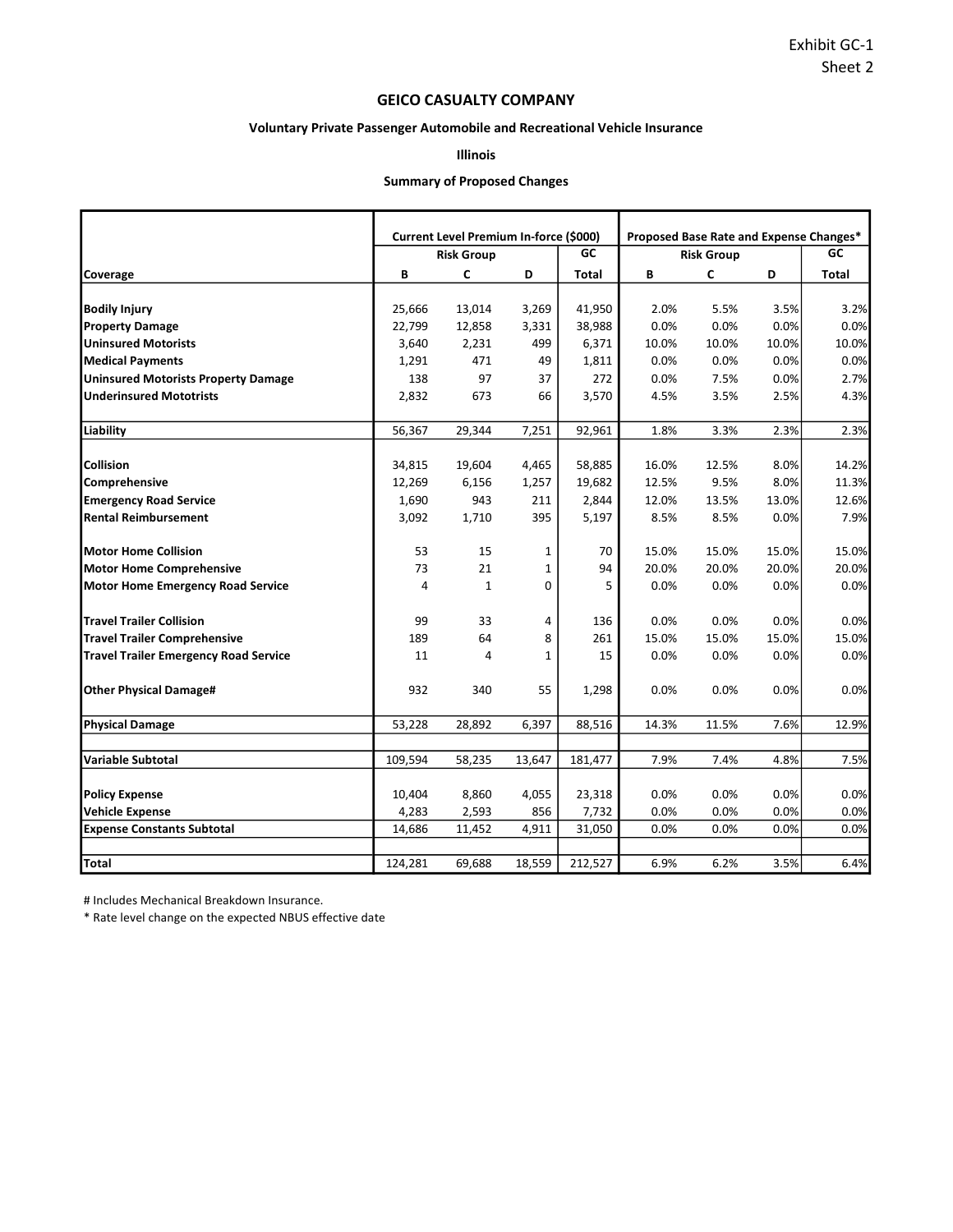#### GEICO CASUALTY COMPANY

Voluntary Private Passenger Automobile and Recreational Vehicle Insurance

Illinois

| Determination of Indicated Statewide Rate Level Change |  |  |
|--------------------------------------------------------|--|--|
|                                                        |  |  |

|                    |                        | (1)                       | (2)                 | (3)                  | (4)                                  | (5)              | (6)            | (7)             | (8)            | (9)      | (10)               | (11)       | (12)                 | (13)        | (14)             | (15)        | (16)                |
|--------------------|------------------------|---------------------------|---------------------|----------------------|--------------------------------------|------------------|----------------|-----------------|----------------|----------|--------------------|------------|----------------------|-------------|------------------|-------------|---------------------|
|                    |                        | Expense                   | Developed           | <b>Current Level</b> |                                      |                  |                |                 | Accident       | Weighted |                    |            |                      |             | Credibility      |             |                     |
|                    | Accident<br>Year       | Reloaded<br>Current Level | Non-Cat<br>Loss and | Non-Cat<br>Loss      | Annual Trend<br>Historical Projected |                  | Trend          | Trended<br>Loss | Year<br>Weight | Loss     | Developed<br>Claim | Credibilty |                      | Trended     | Weighted<br>Loss |             | Indicated<br>Change |
| Coverage           | Ended                  | EP (\$000)                | LAE (\$000)         | Ratio                | (%)                                  | (% )             | Factor         | Ratio           | $(\%)$         | Ratio    | Counts             |            | Standard Credibility | <b>UPLR</b> | Ratio            | PLR         | (%)                 |
| BI                 | 6/30/2019              | 119,884                   | 81,873              | 0.683                | 11.0                                 | 11.0             | 1.524          | 1.040           | 33.00          |          | 3,673              |            |                      |             |                  |             |                     |
| BI                 | 6/30/2020              | 127,784                   | 94,250              | 0.738                | 11.0                                 | 11.0             | 1.373          | 1.012           | 33.00          |          | 3,358              |            |                      |             |                  |             |                     |
| BI                 | 6/30/2021              | 115,098                   | 103,119             | 0.896                | 11.0                                 | 11.0             | 1.237          | 1.108           | 34.00          | 1.054    | 2,634              | 1,084      | 1.000                | 0.791       | 1.054            | 0.762       | 38.4                |
| PD                 | 6/30/2019              | 110,971                   | 82,103              | 0.740                | 8.9                                  | 8.9              | 1.412          | 1.045           | 33.00          |          | 19,143             |            |                      |             |                  |             |                     |
| PD                 | 6/30/2020              | 119,304                   | 92,920              | 0.779                | 8.9                                  | 8.9              | 1.296          | 1.010           | 33.00          |          | 16,872             |            |                      |             |                  |             |                     |
| PD                 | 6/30/2021              | 107,749                   | 84,839              | 0.787                | 8.9                                  | 8.9              | 1.190          | 0.937           | 34.00          | 0.997    | 12,881             | 1,084      | 1.000                | 0.785       | 0.997 0.762      |             | 30.8                |
|                    |                        |                           |                     |                      |                                      |                  |                |                 |                |          |                    |            |                      |             |                  |             |                     |
| <b>UM</b>          | 6/30/2019              | 16,721                    | 11,915              | 0.713                | 10.4                                 | 10.4             | 1.492          | 1.063           | 33.00          |          | 575                |            |                      |             |                  |             |                     |
| UM                 | 6/30/2020              | 18,249                    | 13,984              | 0.766                | 10.4                                 | 10.4             | 1.351          | 1.036           | 33.00          |          | 677                |            |                      |             |                  |             |                     |
| UM                 | 6/30/2021              | 17,123                    | 13,531              | 0.790                | 10.4                                 | 10.4             | 1.224          | 0.967           | 34.00          | 1.022    | 650                | 1,084      | 1.000                | 0.789       |                  | 1.022 0.762 | 34.1                |
| MED                | 6/30/2019              | 4,938                     | 3,601               | 0.729                | 5.0                                  | 5.0              | 1.217          | 0.887           | 33.00          |          | 839                |            |                      |             |                  |             |                     |
| MED                | 6/30/2020              | 4,949                     | 3,225               | 0.652                | 5.0                                  | 5.0              | 1.159          | 0.755           | 33.00          |          | 682                |            |                      |             |                  |             |                     |
| MED                | 6/30/2021              | 4,591                     | 3,519               | 0.767                | 5.0                                  | 5.0              | 1.104          | 0.847           | 34.00          | 0.830    | 601                | 1,084      | 1.000                | 0.775       |                  | 0.830 0.762 | 8.9                 |
|                    |                        |                           |                     |                      |                                      |                  |                |                 |                |          |                    |            |                      |             |                  |             |                     |
| <b>UMPD</b>        | 6/30/2019              | 932                       | 672                 | 0.721                | 8.9                                  | 8.9              | 1.412          | 1.018           | 33.00          |          | 215                |            |                      |             |                  |             |                     |
| <b>UMPD</b>        | 6/30/2020              | 991                       | 918                 | 0.927                | 8.9                                  | 8.9              | 1.296          | 1.201           | 33.00          |          | 240                |            |                      |             |                  |             |                     |
| <b>UMPD</b>        | 6/30/2021              | 864                       | 846                 | 0.979                | 8.9                                  | 8.9              | 1.190          | 1.165           | 34.00          | 1.129    | 208                | 1,084      | 0.782                | 0.785       |                  | 1.054 0.762 | 38.3                |
| UIM                | 6/30/2019              | 9,432                     | 9,237               | 0.979                | 10.4                                 | 10.4             | 1.492          | 1.462           | 33.00          |          | 126                |            |                      |             |                  |             |                     |
| <b>UIM</b>         | 6/30/2020              | 9,866                     | 8,831               | 0.895                | 10.4                                 | 10.4             | 1.351          | 1.210           | 33.00          |          | 118                |            |                      |             |                  |             |                     |
| UIM                | 6/30/2021              | 9,217                     | 11,857              | 1.286                | 10.4                                 | 10.4             | 1.224          | 1.575           | 34.00          | 1.417    | 147                | 1,084      | 0.600                | 0.789       | 1.166            | 0.762       | 53.1                |
|                    |                        |                           |                     |                      |                                      |                  |                |                 |                |          |                    |            |                      |             |                  |             |                     |
| COLL               | 6/30/2019              | 134,106                   | 109,475             | 0.816                | 3.4                                  | 3.4              | 1.145          | 0.934           | 33.00          |          | 24,604             |            |                      |             |                  |             |                     |
| COLL               | 6/30/2020              | 151,157                   | 126,418             | 0.836                | 3.4                                  | 3.4              | 1.107          | 0.926           | 33.00          |          | 23,188             |            |                      |             |                  |             |                     |
| COLL               | 6/30/2021              | 149,525                   | 127,980             | 0.856                | 3.4                                  | 3.4              | 1.071          | 0.916           | 34.00          | 0.925    | 22,188             | 1,084      | 1.000                | 0.771       | 0.925            | 0.762       | 21.5                |
| COMP               | 6/30/2019              | 42,863                    | 22,750              | 0.531                | 7.1                                  | 7.1              | 1.320          | 1.050           | 33.00          |          | 12,575             |            |                      |             |                  |             |                     |
| COMP               | 6/30/2020              | 48,883                    | 28,135              | 0.576                | 7.1                                  | 7.1              | 1.232          | 1.054           | 33.00          |          | 12,205             |            |                      |             |                  |             |                     |
| COMP               | 6/30/2021              | 49,358                    | 35,272              | 0.715                | 7.1                                  | 7.1              | 1.151          | 1.168           | 34.00          | 1.092    | 13,533             | 1,084      | 1.000                | 0.781       |                  | 1.092 0.762 | 43.3                |
|                    |                        |                           |                     |                      |                                      |                  |                |                 |                |          |                    |            |                      |             |                  |             |                     |
| ERS                | 6/30/2019              | 6,543                     | 5,225               | 0.799                | 12.7                                 | 12.7             | 1.622          | 1.295           | 33.00          |          | 56,190             |            |                      |             |                  |             |                     |
| ERS                | 6/30/2020              | 7,279                     | 5,519               | 0.758                | 12.7                                 | 12.7             | 1.439          | 1.091           | 33.00          |          | 54,059             |            |                      |             |                  |             |                     |
| ERS                | 6/30/2021              | 7,266                     | 6,889               | 0.948                | 12.7                                 | 12.7             | 1.277          | 1.210           | 34.00          | 1.199    | 50,746             | 1,084      | 1.000                | 0.795       | 1.199 0.762      |             | 57.3                |
| RR                 | 6/30/2019              | 11,939                    | 8,117               | 0.680                | 3.7                                  | 3.7              | 1.157          | 0.849           | 33.00          |          | 17,607             |            |                      |             |                  |             |                     |
| <b>RR</b>          | 6/30/2020              | 13,049                    | 9,022               | 0.691                | 3.7                                  | 3.7              | 1.116          | 0.834           | 33.00          |          | 16,075             |            |                      |             |                  |             |                     |
| <b>RR</b>          | 6/30/2021              | 12,878                    | 8,631               | 0.670                | 3.7                                  | 3.7              | 1.077          | 0.784           | 34.00          | 0.822    | 15,860             | 1,084      | 1.000                | 0.772       | 0.822            | 0.762       | 7.9                 |
|                    |                        |                           |                     |                      |                                      |                  |                |                 |                |          |                    |            |                      |             |                  |             |                     |
| MH COLL            | 6/30/2017              | 70                        | 70                  | 0.992                | 11.6                                 | 11.6             | 1.937          | 1.921           | 20.00          |          | 9                  |            |                      |             |                  |             |                     |
| MH COLL            | 6/30/2018              | 92                        | 38                  | 0.411                | 11.6                                 | 11.6             | 1.736          | 0.714           | 20.00          |          | 8                  |            |                      |             |                  |             |                     |
| MH COLL            | 6/30/2019              | 109                       | 121                 | 1.109                | 11.6                                 | 11.6             | 1.556          | 1.726           | 20.00          |          | 15                 |            |                      |             |                  |             |                     |
| MH COLL<br>MH COLL | 6/30/2020<br>6/30/2021 | 133<br>154                | 116<br>163          | 0.869<br>1.057       | 11.6<br>11.6                         | 11.6<br>11.6     | 1.395<br>1.250 | 1.211<br>1.322  | 20.00<br>20.00 | 1.379    | 14<br>15           | 1,084      | 0.237                | 0.792       |                  | 0.931 0.762 | 22.2                |
|                    |                        |                           |                     |                      |                                      |                  |                |                 |                |          |                    |            |                      |             |                  |             |                     |
| MH COMP            | 6/30/2017              | 97                        | 98                  | 1.008                | 6.9                                  | 6.9              | 1.496          | 1.796           | 20.00          |          | 21                 |            |                      |             |                  |             |                     |
| MH COMP            | 6/30/2018              | 127                       | 13                  | 0.099                | 6.9                                  | 6.9              | 1.399          | 0.410           | 20.00          |          | 13                 |            |                      |             |                  |             |                     |
| MH COMP            | 6/30/2019              | 151                       | 95                  | 0.628                | 6.9                                  | 6.9              | 1.309          | 1.076           | 20.00          |          | 20                 |            |                      |             |                  |             |                     |
| MH COMP            | 6/30/2020              | 185                       | 91                  | 0.494                | 6.9                                  | 6.9              | 1.225          | 0.844           | 20.00          |          | 22                 |            |                      |             |                  |             |                     |
| MH COMP            | 6/30/2021              | 212                       | 337                 | 1.589                | 6.9                                  | 6.9              | 1.146          | 2.061           | 20.00          | 1.237    | 49                 | 1,084      | 0.340                | 0.780       | 0.935 0.762      |             | 22.8                |
| MH ERS             | 6/30/2017              | 5                         | 5                   | 0.979                | 12.7                                 | 12.7             | 2.060          | 2.016           | 20.00          |          | 14                 |            |                      |             |                  |             |                     |
| MH ERS             | 6/30/2018              | 6                         | 5                   | 0.718                | 12.7                                 | 12.7             | 1.828          | 1.311           | 20.00          |          | 11                 |            |                      |             |                  |             |                     |
| MH ERS             | 6/30/2019              | $\overline{7}$            | 3                   | 0.408                | 12.7                                 | 12.7             | 1.622          | 0.662           | 20.00          |          | 13                 |            |                      |             |                  |             |                     |
| MH ERS             | 6/30/2020              | 9                         | $\overline{7}$      | 0.745                | 12.7                                 | 12.7             | 1.439          | 1.072           | 20.00          |          | 20                 |            |                      |             |                  |             |                     |
| MH ERS             | 6/30/2021              | 12                        | 10                  | 0.815                | 12.7                                 | 12.7             | 1.277          | 1.040           | 20.00          | 1.220    | 27                 | 1,084      | 0.280                | 0.795       | 0.914 0.762      |             | 20.0                |
|                    |                        |                           |                     |                      |                                      |                  |                |                 |                |          |                    |            |                      |             |                  |             |                     |
| TT COLL<br>TT COLL | 6/30/2017<br>6/30/2018 | 102<br>140                | 116<br>105          | 1.139<br>0.751       | $-0.1$<br>$-0.1$                     | $-0.1$<br>$-0.1$ | 0.992<br>0.993 | 1.130<br>0.746  | 20.00<br>20.00 |          | 18<br>22           |            |                      |             |                  |             |                     |
| TT COLL            | 6/30/2019              | 179                       | -94                 | 0.524                | -0.1                                 | -0.1             | 0.995          | 0.521           | 20.00          |          | 21                 |            |                      |             |                  |             |                     |
| TT COLL            | 6/30/2020              | 212                       | 172                 | 0.808                | $-0.1$                               | $-0.1$           | 0.996          | 0.805           | 20.00          |          | 28                 |            |                      |             |                  |             |                     |
| TT COLL            | 6/30/2021              | 260                       | 196                 | 0.755                | $-0.1$                               | $-0.1$           | 0.997          | 0.753           | 20.00          | 0.791    | 35                 | 1,084      | 0.338                | 0.762       |                  | 0.772 0.762 | 1.3                 |
|                    |                        |                           |                     |                      |                                      |                  |                |                 |                |          |                    |            |                      |             |                  |             |                     |
| TT COMP            | 6/30/2017              | 210                       | 193                 | 0.919                | 2.8                                  | 2.8              | 1.182          | 1.314           | 20.00          |          | 32                 |            |                      |             |                  |             |                     |
| TT COMP<br>TT COMP | 6/30/2018              | 283                       | 127                 | 0.448                | 2.8                                  | 2.8              | 1.149          | 0.737           | 20.00          |          | 26                 |            |                      |             |                  |             |                     |
| TT COMP            | 6/30/2019<br>6/30/2020 | 354<br>418                | 248<br>293          | 0.701<br>0.701       | 2.8<br>2.8                           | 2.8<br>2.8       | 1.118<br>1.088 | 1.000<br>0.973  | 20.00<br>20.00 |          | 34<br>37           |            |                      |             |                  |             |                     |
| TT COMP            | 6/30/2021              | 498                       | 479                 | 0.961                | 2.8                                  | 2.8              | 1.058          | 1.230           | 20.00          | 1.051    | 52                 | 1,084      | 0.409                | 0.769       |                  | 0.884 0.762 | 16.1                |
|                    |                        |                           |                     |                      |                                      |                  |                |                 |                |          |                    |            |                      |             |                  |             |                     |
| TT ERS             | 6/30/2017              | 14                        | $\overline{2}$      | 0.134                | 12.7                                 | 12.7             | 2.060          | 0.277           | 20.00          |          | 8                  |            |                      |             |                  |             |                     |
| TT ERS             | 6/30/2018              | 19                        | 3                   | 0.144                | 12.7                                 | 12.7             | 1.828          | 0.263           | 20.00          |          | 11                 |            |                      |             |                  |             |                     |
| TT ERS             | 6/30/2019              | 22                        | 3                   | 0.146                | 12.7                                 | 12.7             | 1.622          | 0.237           | 20.00          |          | 12                 |            |                      |             |                  |             |                     |
| TT ERS<br>TT ERS   | 6/30/2020<br>6/30/2021 | 26<br>30                  | 5<br>9              | 0.180<br>0.284       | 12.7<br>12.7                         | 12.7<br>12.7     | 1.439<br>1.277 | 0.259<br>0.363  | 20.00<br>20.00 | 0.280    | 18<br>26           | 1,084      | 0.263                | 0.795       | 0.660 0.762      |             | $-13.4$             |
|                    |                        |                           |                     |                      |                                      |                  |                |                 |                |          |                    |            |                      |             |                  |             |                     |